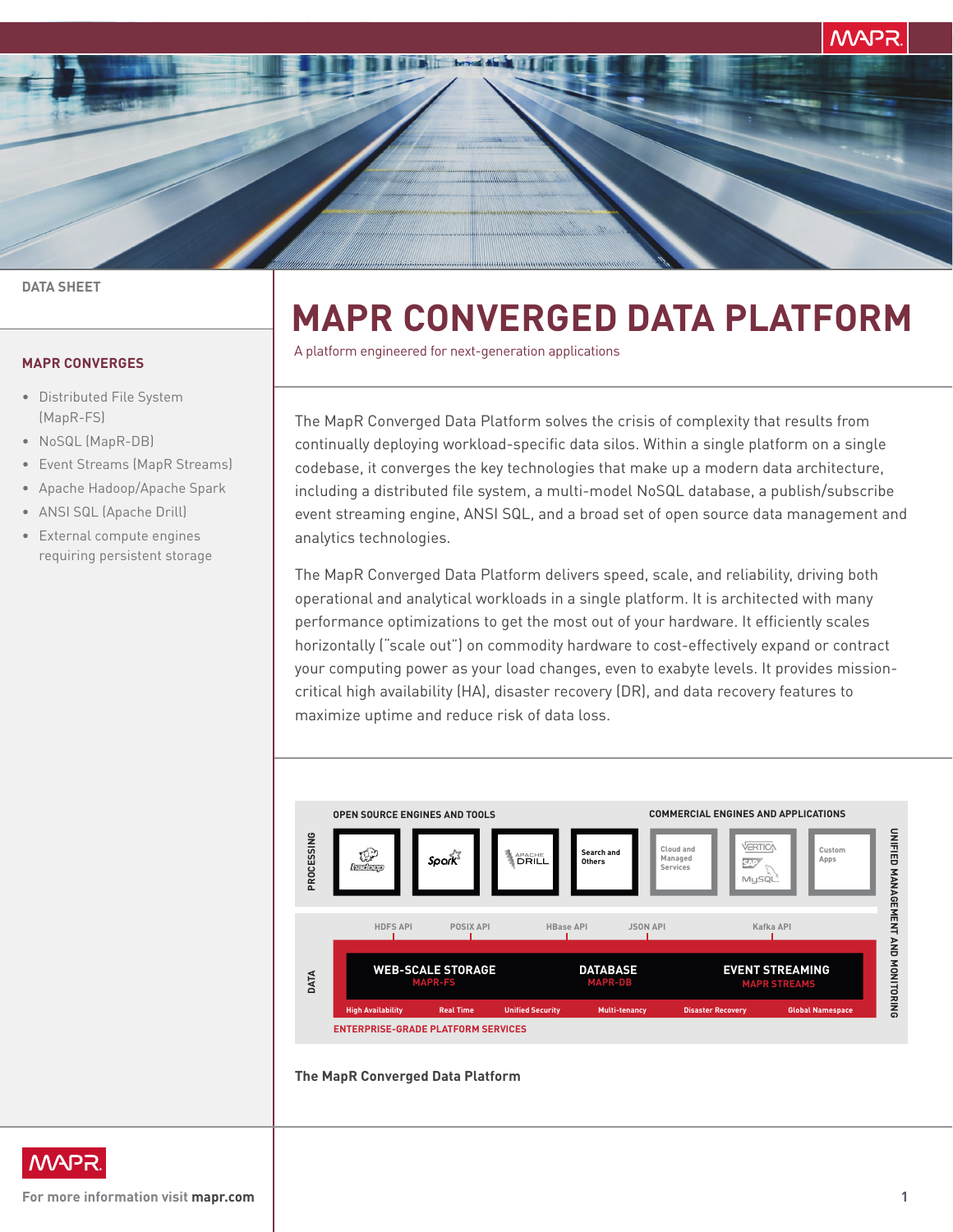# **THE MAPR CONVERGED DATA PLATFORM INCLUDES THE FOLLOWING COMPONENTS**

### **MAPR FEATURES**

- Performance-optimized architecture for faster data processing and analytics
- Configurable memory usage for in-memory speeds
- Scalability to exabytes of data, trillions of files/tables/rows/ documents/events
- Mission-critical business continuity features (high availability, disaster recovery, data recovery)
- Snapshots for exact point-intime views of the cluster, without separate data copies
- MapR volumes for big data governance around security, retention, and quotas
- Direct Access NFS™ for easy data ingestion and interoperability with third-party systems
- Kerberos/LDAP integration, plus easy-to-configure username/ password authentication
- Access Control Expressions (ACE) for fine-grained authorization
- Comprehensive auditing for data accesses and administrative actions, stored as JSON
- MapR Control System (MCS) for easy cluster-wide and crosscluster administration
- MapR Installer to deploy and modify clusters quickly
- MapR Monitoring with a customizable and extensible architecture, based on popular open source tools
- Multi-master, real-time MapR-DB table replication
- Row/document-level ACID transactions in MapR-DB
- Reliable, geo-replication of event data streams

**Web-Scale Storage.** MapR-FS is a distributed POSIX file system with full read-write semantics, which can scale to exabytes of data and trillions of files in a single cluster.

**NoSQL Database.** MapR-DB is a multi-model NoSQL database that natively supports JSON document and wide column data models with high performance, consistent low latency, strong consistency, multi-master replication, granular security, and completely automatic self-tuning.

**Event Streaming.** MapR Streams is a publish-subscribe, event stream transport engine for reliably delivering ordered messages at high volumes and velocities.

**Apache™ Hadoop®.** MapR provides open source ecosystem projects to handle a variety of big data management tasks. Projects include Apache Storm™, Apache Pig, Apache Hive™, Apache Mahout™, YARN, Apache Sqoop™, Apache Flume™, and more.

**Apache Spark™.** MapR provides the full stack of the popular Spark tool set for fast, in-memory processing of big data.

**ANSI SQL.** Apache Drill™ is a SQL query engine that provides low-latency results, using familiar business intelligence (BI) tools. It also queries "schemaless" data such as JSON to enable selfservice data exploration and analytics.

**Third-party compute engines and custom apps.** Due to interoperability features built into the system, a wide variety of third-party compute engines can run on MapR to take advantage of its speed, scale, and reliability at the data storage level.



In a traditional environment, you have a separation of analytical applications from operational applications. The analytical applications dealt with historical data, and operational applications dealt with current data. Since the workload requirements between these two classes of applications differed greatly, you needed to have distinct data silos run by distinct technologies.

With MapR, you can run your analytical workloads with your operational workloads in the same cluster. This helps you avoid the complexity and risk for error with distinct security models, distinct administration frameworks, ongoing data movement, and resource allocation.



**For more information visit [mapr.com](http://mapr.com) 2**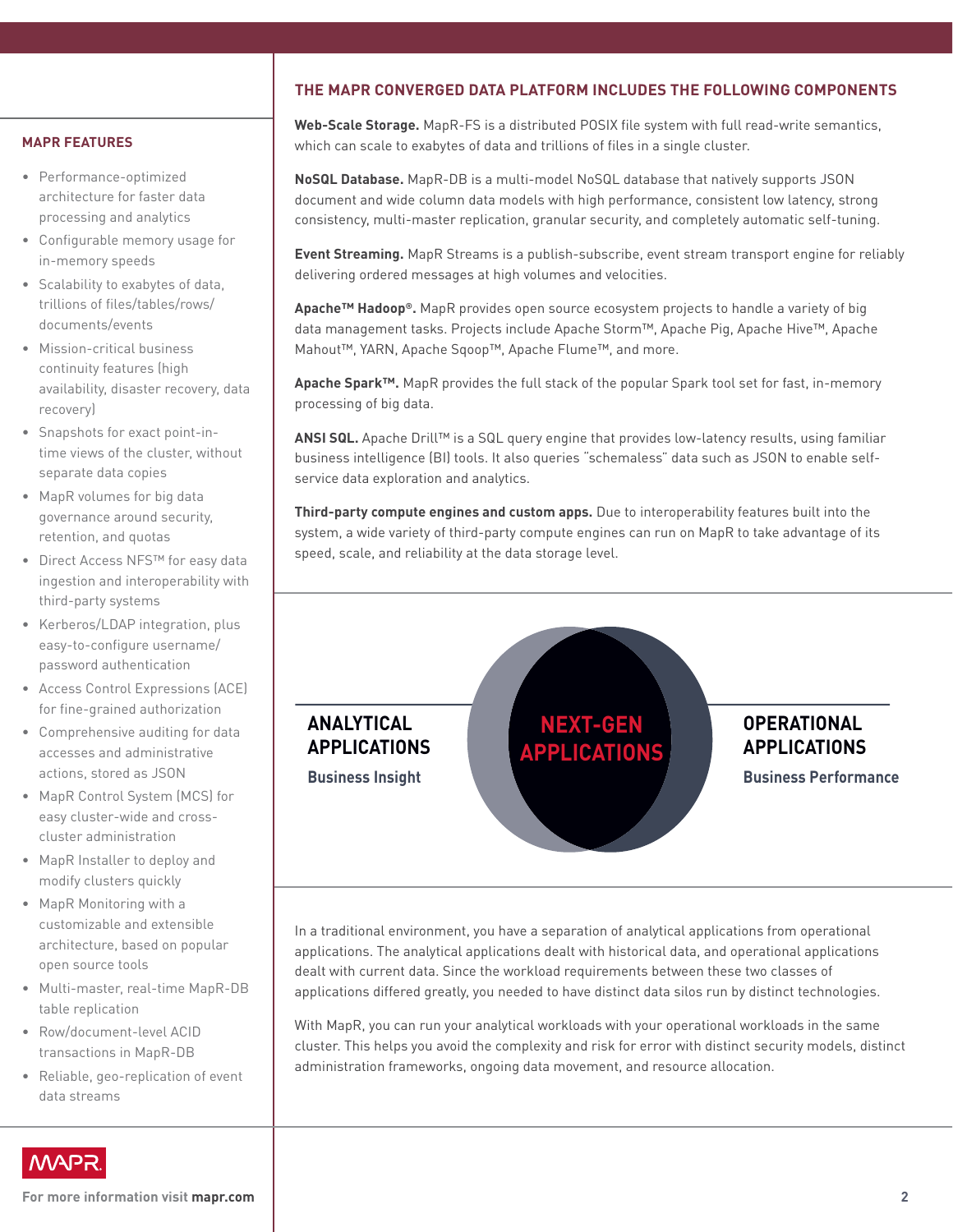## **RECORD-SETTING SPEED**

MapR officially set the MinuteSort record by sorting 1.5 TB of data in under a minute on Google Compute Engine. A MapR customer has since exceeded that record by sorting 1.65 TB, with oneseventh the number of servers of the highest non-MapR record.

## **EXTREME SCALE**

MapR clusters scale linearly and incrementally, and can handle:

- Thousands of nodes and exabytes of data in a single cluster
- Trillions of files and MapR-DB tables
- Billions of streams and topics in MapR Streams
- Trillions of rows/documents per MapR-DB table
- Trillions of data events in MapR Streams

## **MISSION-CRITICAL RELIABILITY**

High availability (HA). MapR eliminates single points of failure, avoiding data and job loss, even upon multiple node failures in the cluster. No special configuration is required, as all HA features are built in.

**Disaster recovery (DR).** MapR natively includes incremental, bandwidth-aware, cross-data center mirroring and multi-master table replication to enable low recovery point objectives (RPO) and low recovery time objectives (RTO) for your disaster recovery strategy.

**Point-in-time recovery.** Consistent snapshots create exact point-in-time views of the data without making separate distinct copies, to recover from accidental deletions, overwrites, or corruption.

## **INTEGRATED SECURITY**

**Regulatory standards.** MapR complies with regulatory standards including PCI, HIPAA, NIST 800-53, GDPR, FIPS 140-2, FISMA, FedRAMP, and ISO 27001.

**Access controls.** Access Control Expressions (ACEs) control permissions at various levels, including file, directory, volume, column, document, and element by user, group, and/or role.

**Kerberos and LDAP integration.** MapR can authenticate users with Kerberos and/or LDAP.

**Native authentication.** MapR also offers a standards-based authentication system as a simpler alternative to Kerberos that leverages Linux Pluggable Authentication Modules (PAM) to provide the widest registry support.

**Comprehensive auditing.** MapR auditing logs help to analyze user behavior as well as meet regulatory compliance requirements. MapR uses the JSON format to log accesses at various levels, including the column and sub-document levels. MapR also audits at the administrative, authentication, and file levels.

**Performant wire-level encryption.** MapR encrypts data sent between nodes and applications to ensure data privacy, using Intel AES-NI capabilities where available.